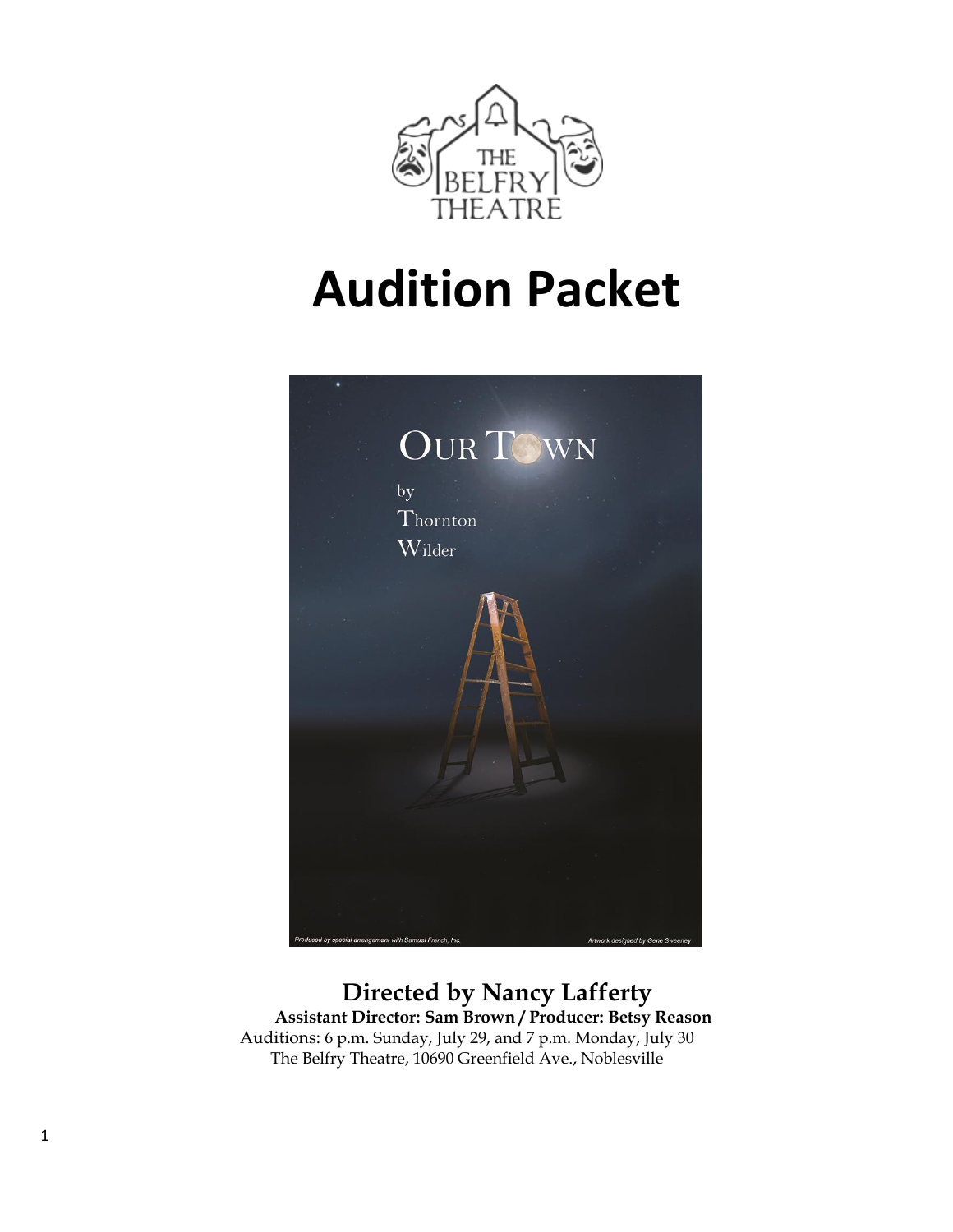# **ABOUT THE BELFRY THEATRE**

In July of 1965, a collection of Noblesville residents who enjoyed gathering to read plays decided it was time to take their passion to the next step. That summer, Mrs. Anne Braswell, Mr. and Mrs. Frank Campbell, Mrs. and Mrs. Robert Kraft, Mr. and Mrs. John Kyle, Mrs. Shirley Pritchard and their leader, the Rev. John Burbank formed the Hamilton County Theatre Guild.

The Belfry Theatre is a friendly, welcoming place where those who wish to express their acting or other creative skills meet those who enjoy and appreciate quality productions of comedies, musicals, and dramas. Our goal is to attract and develop good actors and production personnel and showcase their talents in exceptional productions that will enrich and entertain our prospective audiences. We welcome diversity.

## **DIRECTORS FOR THIS PRODUCTION**

**Director:** Nancy Lafferty **Assistant director:** Sam Brown

**Producer:** Betsy Reason

-Nancy Lafferty directed The Belfry's "Done To Death" in September. While that show was her directional debut at The Belfry, she isn't new to the stage. An Ohio native, she was born into an artistic, talented family and was often acting in plays growing up. In high school, she performed regularly as an actress, and at the University of Akron, she majored in speech communication and theater. She went on to direct hundreds of shows in high school theater programs in Florida, South Carolina and Georgia. Nancy moved to Indiana in 1996 to attend Ball State University, to earn her master's degree in counseling, and to be near her brother in Anderson. In 2004, she auditioned at The Belfry for one of her favorite plays, "The Curious Savage." She said, "I had played the role of Ethel P. Savage as a junior in high school, and I directed the play when I taught high school theater in Florida." Noblesville's Ron Richards, the show's director, cast Nancy in that very same role. Fast forward to fall 2016, when she was cast in The Belfry's "Girls of the Garden Club," as Birdie, a role that she was nominated for Encore Association's Best Major Supporting Actress in a Comedy. As a former school counselor and teacher and now a pastor, Nancy feels that she can "direct with greater understanding" and "manage the humanity of my actors with much more grace."

-Sam Brown is a native of Pennsylvania and grew up in Orlando, Fla., working at Walt Disney World during college at the University of Central Florida. He last directed "The Homecoming: Waltons' Christmas Story" at Westfield Playhouse. He directed "Dad's Christmas Miracle" in 2014 at Ricks-Weil Theatre Co. in Greenfield, where he was also the play's narrator and was on stage with his son, Clay. "I never would have been involved in theater, always enjoying as a patron, had it not been for my daughter (Sarah) auditioning for community theater shows through high school," Sam said. "And they always had a shortage of men and, from time to time, asked if I would be willing to be on stage." They needed men in "The Robe" with Spotlight Players in Lawrence and he took the smallest speaking part. They needed a man in "Dad's Christmas Miracle" at Buck Creek Players, and he said, "I thought they were making a mistake giving me a major role as the narrator where I got the pleasure of being on stage with my daughter, Sarah, and my son, Blake." They needed men in "The Odd Couple" and "Leading Ladies" at CrazyLake Acting Co. in Greenfield, and he took small roles. They needed men in "The Music Man" with Ricks-Weil, and he took the smallest non-singing role and got to be on stage with Clay. Sam is an accountant for the U.S. Army at the Finance Center in Lawrence. This is his fourth year as a judge for the Encore Association, comprised of nonprofessional, nonprofit community theaters in Central Indiana. Sam was last seen on stage in CrazyLake Acting Co.'s production of "You Can't Take It With You," as IRS Agent Henderson, because they needed men. He will direct The Belfry's "It's a Wonderful Life" on stage Nov. 23-Dec. 9.

-Betsy Reason is producing her third show for The Belfry. The first was Apprentice Players' youth production of the Disney "Little Mermaid Jr., The Musical," in 2017. Her second show was Disney "Camp Rock: The Musical" in summer 2018. She got involved when daughter, Addison McMillan, now 12, was cast in her first role at age 5. She is editor of The Times newspaper in Noblesville and formerly worked for Indy Star and Noblesville Ledger.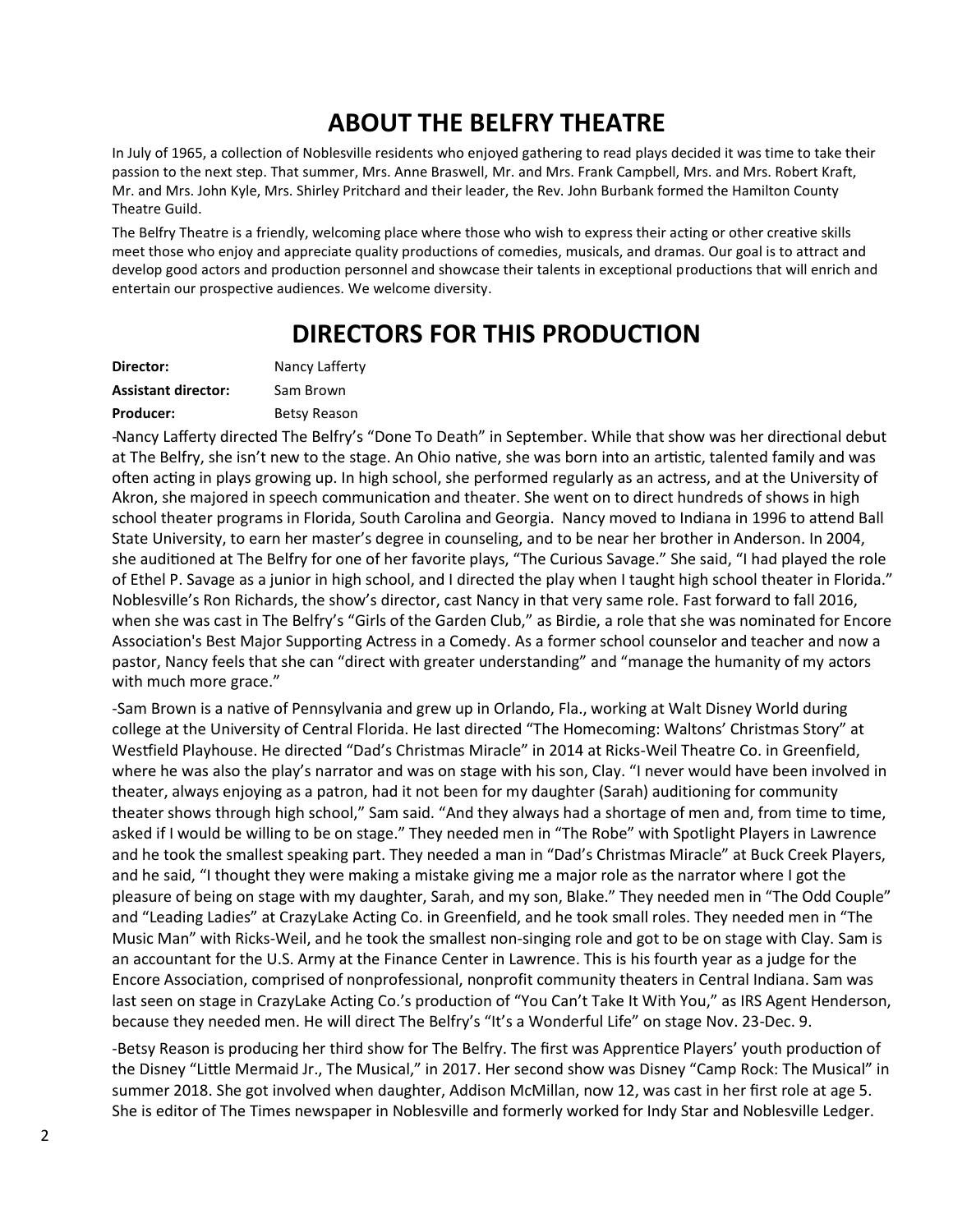# **WHO TO CONTACT**

Production and Audition Inquiries Director, Nancy Lafferty – [lafferty.nancy@yahoo.com,](mailto:lafferty.nancy@yahoo.com) (317) 442-6393

General Inquiries and program advertising Producer, Betsy Reason [betsy.reason@gmail.com,](mailto:betsy.reason@gmail.com) (317) 440-3792

## **Show dates and venue**

#### **Eight shows over three weekends at The Belfry Theatre, 10690 Greenfield Ave., Noblesville, Indiana**

8 p.m. Fridays, Sept. 14, 21 and 28 8 p.m. Saturdays, Sept. 15, 22 and 29 2 p.m. Sundays, Sept. 23 and 30. Call will be at least 90 minutes prior to show time.

## **Audition notes**

-Audition times: 6 p.m. Sunday, July 29, and 7 p.m. Monday, July 30, at The Belfry Theatre, 10690 Greenfield Ave, Noblesville, Indiana.

-Audition form is included at the end of this packet and should be fully completed prior to audition. If unable to

complete form prior, arrive early to complete.

-Bring a headshot photo if you have one, to attach to form. If not, one will be taken that evening.

-All actors will be notified by 9 p.m. Saturday, 4, either by email or phone.

## **Audition**

Please prepare a short (one-minute) monologue. There will be readings from the script. You may also be asked to pantomime a simple action. Bring a head shot to include with audition form. Please note: The director is seeking a diverse cast.

## **Rehearsals**

-Rehearsals will be begin Monday, Aug. 6. Rehearsals will be 7 p.m. to 9:30 p.m. Monday-Thursday, with increased rehearsal time closer to production. There will be an additional tech rehearsal on Saturday, Sept. 8, at 10 a.m. for crew and at 1 p.m. for cast. Full makeup and costumes will be required Sept. 10-12, with rehearsals beginning at 6:30 p.m.

-During the three-week run of the show, there will be brush-up rehearsals on Thursdays, Sept. 19 and 26. -Any expected absences for rehearsals should be noted on the audition form. No absences are allowed during the run of the show.

## **Good to know**

-Tickets are \$15 for adults, \$12 for ages 12 and younger. There are no passes for parents, families, during the eight-show run. For reservations, call (317) 773-1085 or visit [https://thebelfrytheatre.com/](https://l.facebook.com/l.php?u=https%3A%2F%2Fthebelfrytheatre.com%2F&h=ATMzM3bYFlC4ZlyB4_1YY5BLXtcXJPJGNW8_Kjw_aSKMRgj2RjJS0pbojW8Xgxr8JryP0zfzfhHn5YlXcsWPefsSexK_maksxdVHCF0NcXLScT-h6nLwK9jrcqzVCm6hg3Dt&s=1)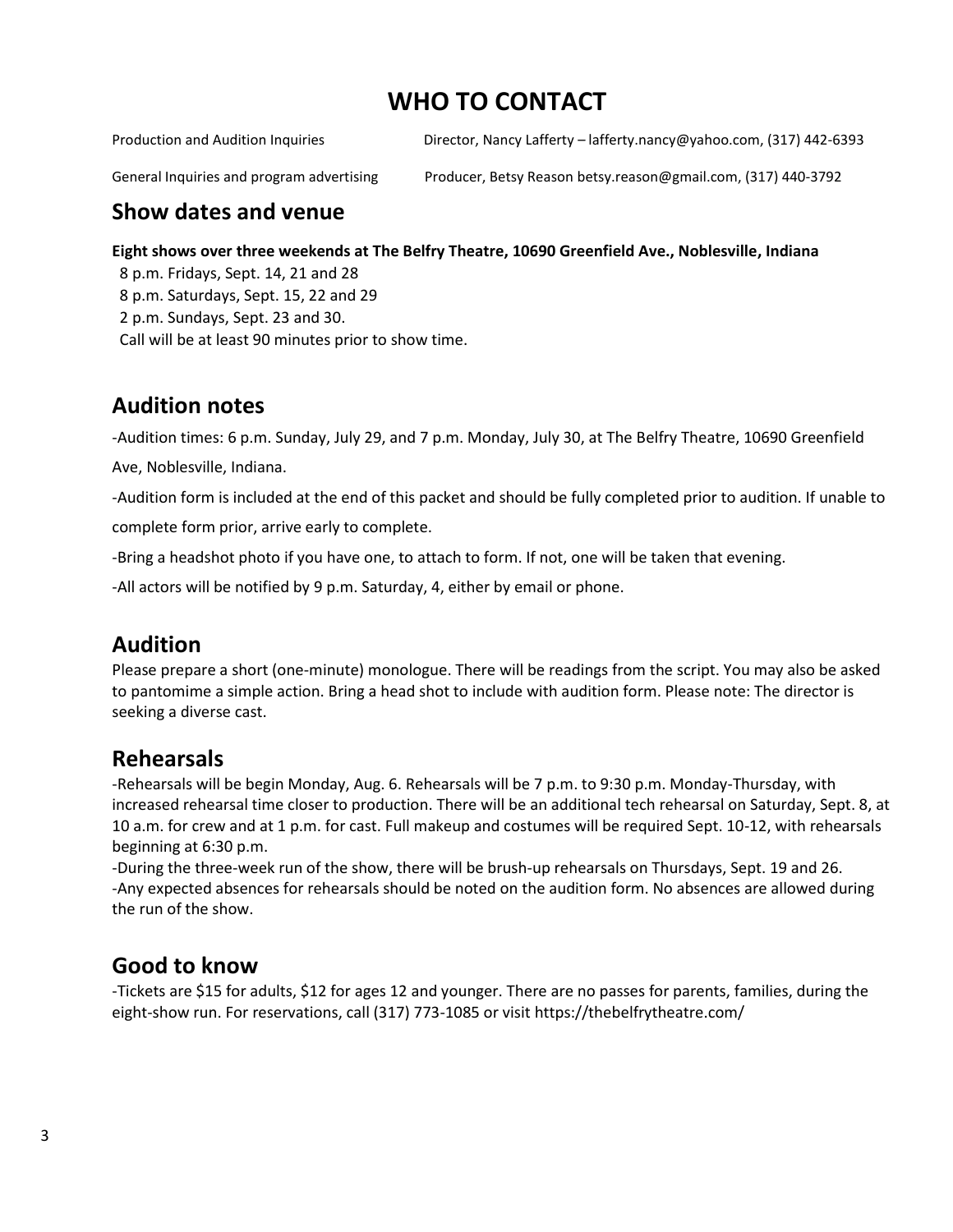# **SYNOPSIS**

Join us as we open The Belfry Theatre's 54th season in celebration of the 80th year of the American classic Pulitzer Prizewinning play, "Our Town," by Thornton Wilder. "Our Town," a play in three acts, tells the story of a fictional small town in America during the early 1900s, through the everyday lives of its citizens. On a bare stage, with the use of heavy pantomime, the story of life, love and death unfolds before us with delicacy and tenderness. With humor, wit, and exceptionally powerful storytelling, "Our Town" offers us universal truths about what it means to be human — in any town, at any time.

## **Characters – 14 actors**

The cast is a company of actors, who are staging the play. Smaller parts require good, versatile actors to play multiple characters. Looking for actors with strong focus and ability to mime actions and use of props. Excellent parts for young actors/ actresses!

Stage Manager – age and gender open. Must be a good storyteller, able to command the stage and engage the audience. Loves people, easy going and grounded with a clear wisdom.

Emily Webb – female. Stage age: 16 to 25. The love story with her and George is the spine of the action of the play. She has the strongest love of life and enthusiasm.

Mr. Charles Webb – male age between 30 and 55 or so. He is highly educated and is the editor and owner of the only local newspaper. Has a strong connection with his daughter.

Mrs. Myrtle Webb – female age between 30 and 55 or so. Mother of Emily and Wally.

Wally Webb – young boy age 11 to 13.

George Gibbs – male. Stage age 16 to 25. He is an idealist and a romantic. The love story with him and Emily is the spine of the action of the play. He strongly and sincerely desires to be the best person he can be for the love of his life.

Dr. Frank Gibbs – male age between 30 and 55 or so. He is a doctor and family man. Romantic and in love with his wife.

Mrs. Julia Gibbs – female age between 30 and 55 or so. Mother of George and Rebecca. Strong love for her family. A romantic who dreams of visiting Paris. Strong connection with her son.

Rebecca Gibbs – young girl age 11 to 13. Has a strong sense of energy and wonder about the world.

Joe Crowell – male (or female) age 14 or so. Delivers the newspapers and sets up important sense of friendliness among the neighbors of the small town. Actor will also play one or two ensemble roles.

Howie Newsome – male (or female) age 14 or so. Delivers the milk, leads the horse and wagon. Sets up important sense of friendliness among the neighbors of the small town. Actor will also play one or two ensemble roles.

Simon Stimson – adult (usually male, open to female casting) unspecified age. Leader of the church choir, but has deep problems and a clear drinking problem. Attitude is acerbic; he/she is possibly depressed. Stimson's drinking is the town's scandalous gossip.

Constable Warren – adult male, age unspecified. Actor will also play one or two ensemble roles.

Mrs. Soames – adult female, age unspecified. Sings in the choir and loves to spread gossip. Actor will also play one or two ensemble roles.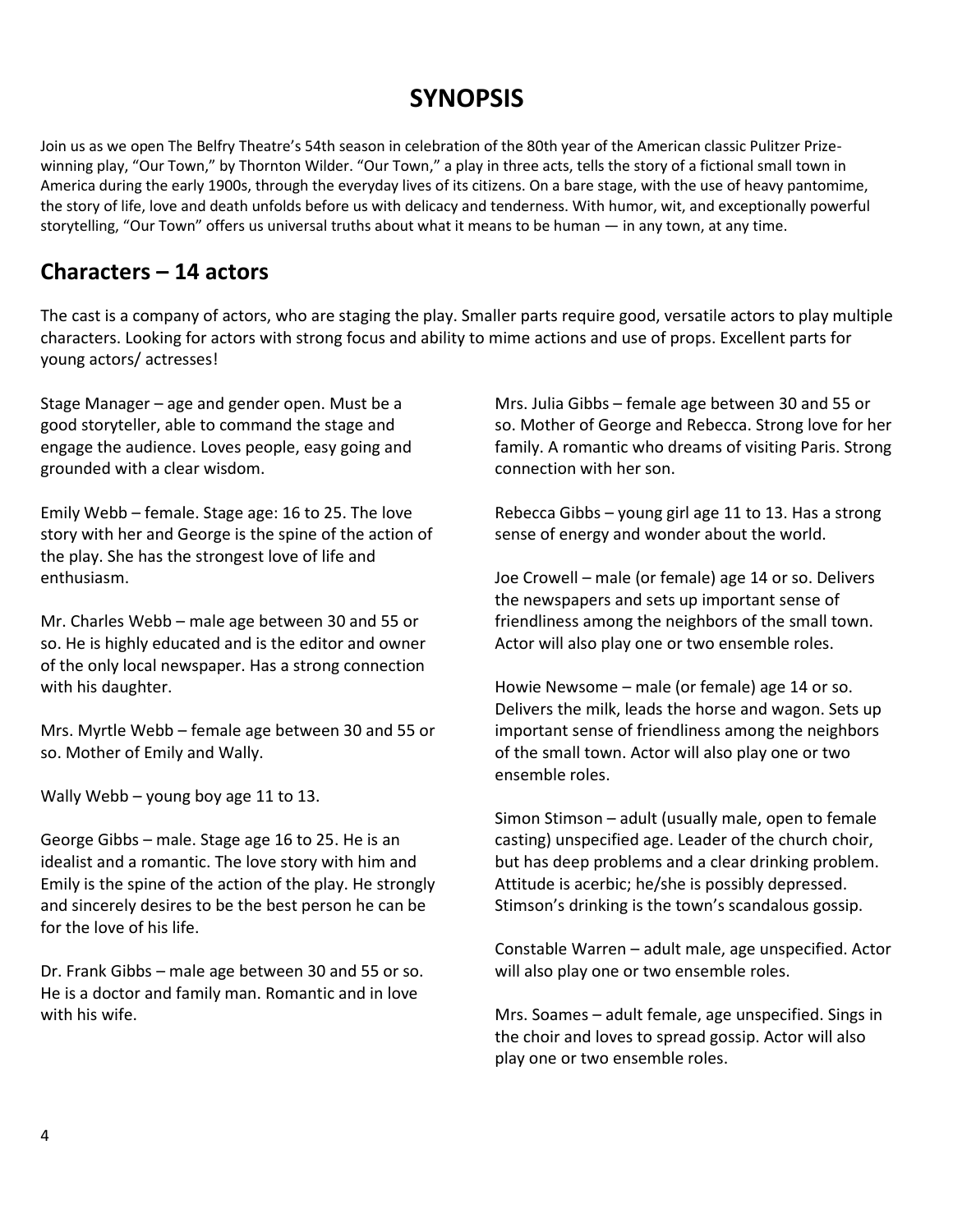## **'Our Town' Audition Scenes**

Audition Scene 1: Joe and Dr. Gibbs Audition Scene 2: GEORGE and EMILY Audition Scene 3: MRS. WEBB and MRS. GIBBS Audition Scene 4: SAM CRAIG and JOE STODDARD Audition Scene 5: SIMON STIMSON Audition Scene 6: EDITOR WEBB and STAGE MANAGER Audition Scene 7: GEORGE and REBECCA Audition Scene 8: MRS. SOAMES and MRS. GIBBS Audition Scene 9: HOWIE, MRS. GIBBS, MRS. WEBB Audition Scene 10: MRS. WEBB and EMILY Audition Scene 11: MR. WEBB and GEORGE Audition Scene 12: Stage Manager

#### **Audition Scene 1: Joe and Dr. Gibbs**

**JOE**: Mornin', Doc! (Tosses paper onto a neighbor's veranda)

**DR. GIBBS**: Mornin', Joe!

**JOE**: Want your paper now?

**DR. GIBBS**: Yes, I'll take it. (JOE hands to DR. GIBBS, who opens it, starts reading it) **JOE**: Anybody been sick, Doc?

**DR. GIBBS:** No. Some twins over in Polish Town—Joe, I see your teacher Miss Foster is goin' to get married. **JOE**: Yes, sir, to a feller over in Concord.

**DR. GIBBS**: I declare. Well, how do you boys feel about that?

**JOE:** Well, of course it ain't none of my business—but I think if a person starts out to be a teacher she ought to stay one. (Starts L throwing papers.)

**DR. GIBBS:** How's your knee, Joe?

**JOE**: Fine, Doc, I never think about it at all. Only like you said, it always tells me when it's going to rain.

**DR. GIBBS**: What's it telling you today? Goin' to rain? JOE: No sir.

**DR. GIBBS**: Sure?

**JOE:** Yes sir.

**DR. GIBBS**: Knee ever make a mistake? **JOE:** No sir.

#### **Audition Scene 2: GEORGE and EMILY**

**GEORGE**: (Xing up to her books under R arm) Emily, can I carry your books home for you? **EMILY**: (Cooly) Why—uh—thank you. It isn't far. (GEORGE takes her books.) **GEORGE**: (BOTH shy) I'm awfully glad you were elected too, Emily. **EMILY**: (Coldly) Thank you. (Stops up C. facing down. He stops R of her) **GEORGE**: (Hurt) Emily, why are you mad at me? **EMILY**: (Defensively) I'm not mad at you. **GEORGE**: You've been treating me so funny lately. **EMILY**: (Dreading to face the issue) Well, since you asked me, I might as well say it right out, George—(Sees TEACHER, passing) Oh, goodbye, Miss Corcoran. (Faces down again) **GEORGE**: (Turning, then back) Goodbye, Miss Corcoran. –Wha-what is it?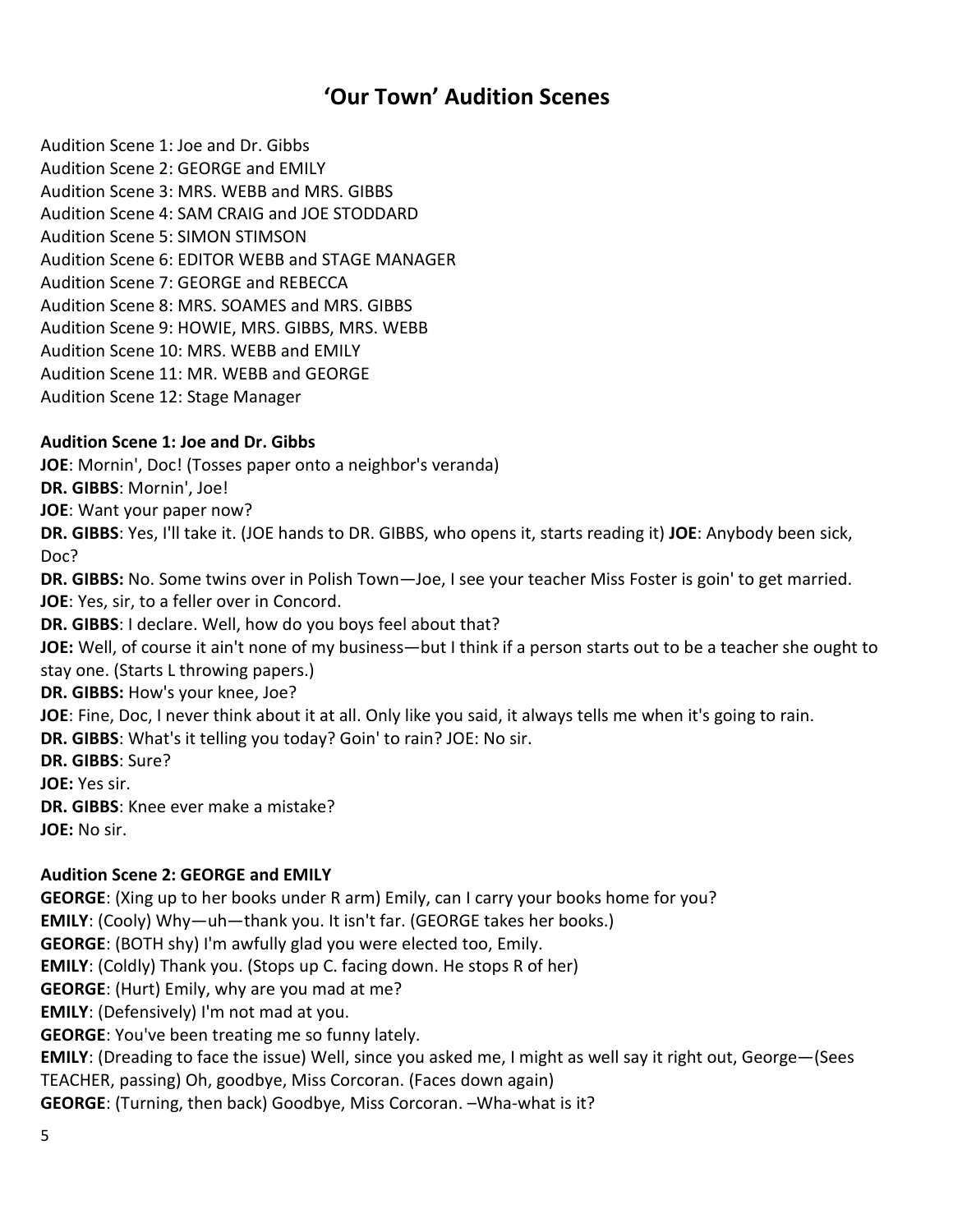**EMILY:** (Delicately) I don't like the whole change that's come over you in the last year. (GEORGE turns R, a bit hurt.) I'm sorry if that hurts your feelings; but I've just got to—tell the truth and shame the devil. **GEORGE:** –A change? – What-what do you mean?

**EMILY:** (On verge of tears) Well, up to a year ago, I used to like you a lot. And I used to watch you while you did everything—because we'd been friends so long. And then you began spending all your time at baseball. And you never stopped to speak to anybody any more—not to really speak—not even to your own family, you didn't. And George, it's a fact—ever sense you've been elected Captain, you've got awful stuck up and conceited, and all the girls say so. And it hurts me to hear 'em say it' but I got to agree with 'em a little, because it's true. **GEORGE**: (Helpless and hurt) Gosh, Emily—I never thought that such a thing was happening to me—I guess it's hard for a fella not to have some faults creep into his character.

**EMILY:** I always expect a man to be perfect and I think he should be.

**GEORGE:** Oh, I—I don't think it's possible to be perfect, Emily.

**EMILY**: (All innocence, yet firm) Well, my father is and as far as I can see, your father is. There's no reason on earth why you shouldn't be, too.

**GEORGE**: Well, I feel it's the other way round; that men aren't naturally good, but girls are.

**EMILY**: Well, you might as well know right now that I'm not perfect.  $-It$ 's not as easy for a girl to be perfect as a man, because, well, we girls are more—nervous—(Her face contorts and she turns L) Now I'm sorry I said all that about you. I don't know what made me say it. (Cries harder, with hand to eyes.) **GEORGE**: (Choked voice) Emily—

**EMILY**: Now I can see it's not the truth at all. And I suddenly feel that it's not important, anyway. (Cries.) **GEORGE:** Emily—would you like an ice cream soda, or something, before you go home?

**EMILY:** (Controlling self) Well, thank you—I—I would. (GEORGE starts to take her arm, but is too shy. They start slowly down and turn into the drugstore RC)

#### **Audition Scene 3: MRS. WEBB and MRS. GIBBS**

**MRS. GIBBS:** Now, Myrtle, I've got to tell you something, because if I don't tell somebody, I'll burst. **MRS. WEBB**: Why, Julia Gibbs!

**MRS. GIBBS**: Myrtle, did one of those second-hand furniture men from Boston come to see you last Friday? **MRS. WEBB**: (Reaches for bean, snapping ends off and putting in a bowl between them.) No-o.

**MRS. GIBBS**: Well, he called on me. First I thought he was a patient wantin' to see Doctor Gibbs. He wormed his way into my parlor, and he offered me \$350 for Grandmother Wentworth's highboy, as I'm sitting here! **MRS. WEBB**: Why, Julia Gibbs! (Continues work)

**MRS. GIBBS:** (Continues work) He did! That old thing! Why, it was so big I didn't know where to put it and I almost gave it to Cousin Hester Wilcox.

**MRS. WEBB:** Well, you're going to take it, aren't you?

**MRS. GIBBS**: I don't know.

**MRS. WEBB**: You don't know!—Three hundred and fifty dollars? What's come over you? **MRS. GIBBS**: Well, if I could get the Doctor to take the money and go away some place on a trip I'd sell it like that. (Stops work) Y'know, Myrtle, it's been the dream of my life to see Paris, France. (Glances slyly at MRS WEBB, who is shocked, then laughs, hand to face.) Oh, I don't know. It sounds crazy, I supposed, but for years I been promising myself that if we ever had the chance—

**MRS. WEBB**: How's the Doctor feel about it?

**MRS. GIBBS**: Well, I did beat about the bush a little bit and said that if I got a legacy—that's the way I put it—I'd make him take me.

**MRS. WEBB**: M-m-m—What did he say? (Reaches for beans)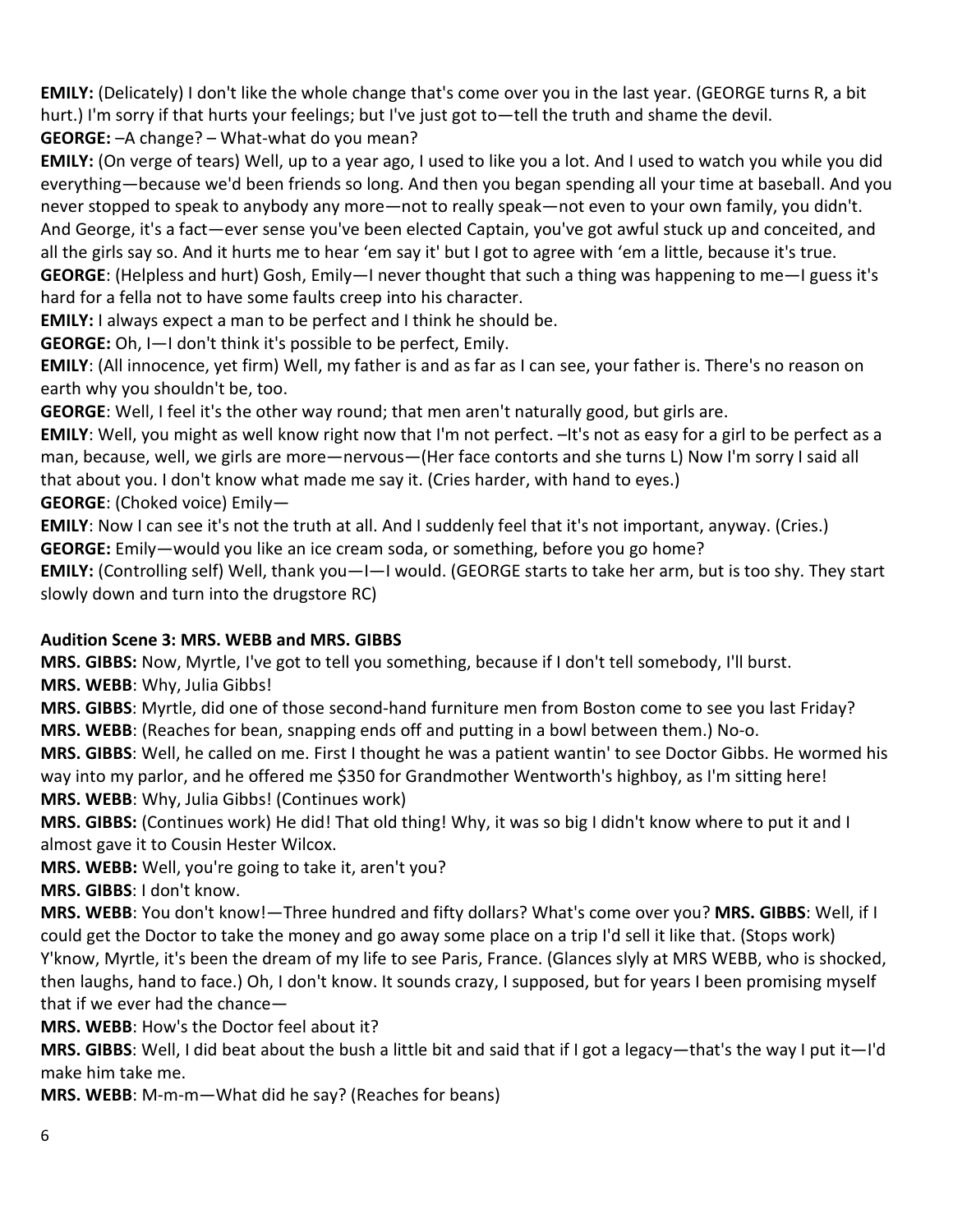**MRS. GIBBS**: You know how he is. I haven't heard a serious word out of him, since I've known him. No, he said, it might make him discontented with Grover's Corners to go traipsin' about Europe; better let well enough alone, he says. Every two years he makes a trip to the battlefields of the Civil War and that's enough treat for anybody, he says.

**MRS. WEBB**: Well, Mr. Webb just admires the way Doctor Gibbs knows everything about the Civil War. Mr. Webb's a good mind to give up Napoleon and move over to the Civil War, only Doctor Gibbs being one of the greatest experts in the country just makes him despair.

**MRS. GIBBS**: That's a fact, Doctor Gibbs is never so happy as when he's at Antietam or Gettysburg. The times I've walked over those hills, Myrtle, stopping at every bush and pacing it all out, like we were going to buy it. **MRS. WEBB**: Well, if that second-hand man's really serious about buyin' it, Julia, you sell it. And then you'll get to see Paris, all right. Just keep droppin' hints from time to time—that's how I got to see the Atlantic Ocean, y'know.

**MRS. GIBBS:** Oh, I'm sorry I mentioned it. Only it seems to me that once in your life before you die, you ought to see a country where they don't talk in English and don't even want to.

#### **Audition Scene 4: SAM CRAIG and JOE STODDARD**

**SAM**: Good afternoon, Joe Stoddard.

**JOE:** Good afternoon, good afternoon. Let me see now: do I know you?

**SAM**: I'm Sam Craig.

**JOE**: Gracious sakes' alive! Of all people! I shoulda knowed you'd be back for the funeral. You've been away a long time, Sam.

**SAM**: Yes, I've been away over twelve years. I'm in business out in Buffalo now, Joe—but I was in the East when I go news of my cousin's death, so I thought I'd combine things a little and come back and see the old home— You look well.

**JOE**: Yes, yes, can't complain—Very sad, our journey today, Samuel.

**SAM**: Yes. (Xing up a bit to glance at grave)

**JOE:** Yes, yes. I always say, I hate to supervise when a young person is taken. (SAM turns R glancing at gravestones, Xing to McCARTHY. JOE looks off L) They'll be here in a few minutes now. I had to come here early today—(Turns R.) my son's supervisin' at the home.

**SAM**: (As if reading stone. Reminiscing) Old Farmer McCarthy! I used to do chores for him after school. He had lumbago. (Xing slowly to L. of MRS. GIBBS, above her)

**JOE**: Yes, we brought Farmer McCarthy here a number of years ago now.

**SAM**: (After a glance at JOE, focuses on SIMON) He was the organist in church, wasn't he? Drank a lot, we used to say.

**JOE:** (Xing to L of SIMON, above him) Nobody was supposed to know about it. He'd seen a peck of trouble. (Glances L, confidentially) Took his own life, y'know?

**SAM**: Oh, did he?

**JOE**: Hung himself in the attic. They tried to hush it up, but of course it got around. Chose his own epitaph. You can see it there. It ain't verse exactly. (Turns L)

**SAM**: Why, it's just some notes of music—what is it?

**JOE**: (Xing slowly C, turning up coat collar) Oh, I wouldn't know. It was wrote up in the Boston papers at the time.

**SAM**: Why, this is my Aunt Julia—I'd forgotten that she'd—of course, of course!

**JOE:** (Xing R a bit) Yes, Doc Gibbs lost his wife two-three years ago—about this time. And today's another bad blow for him, too.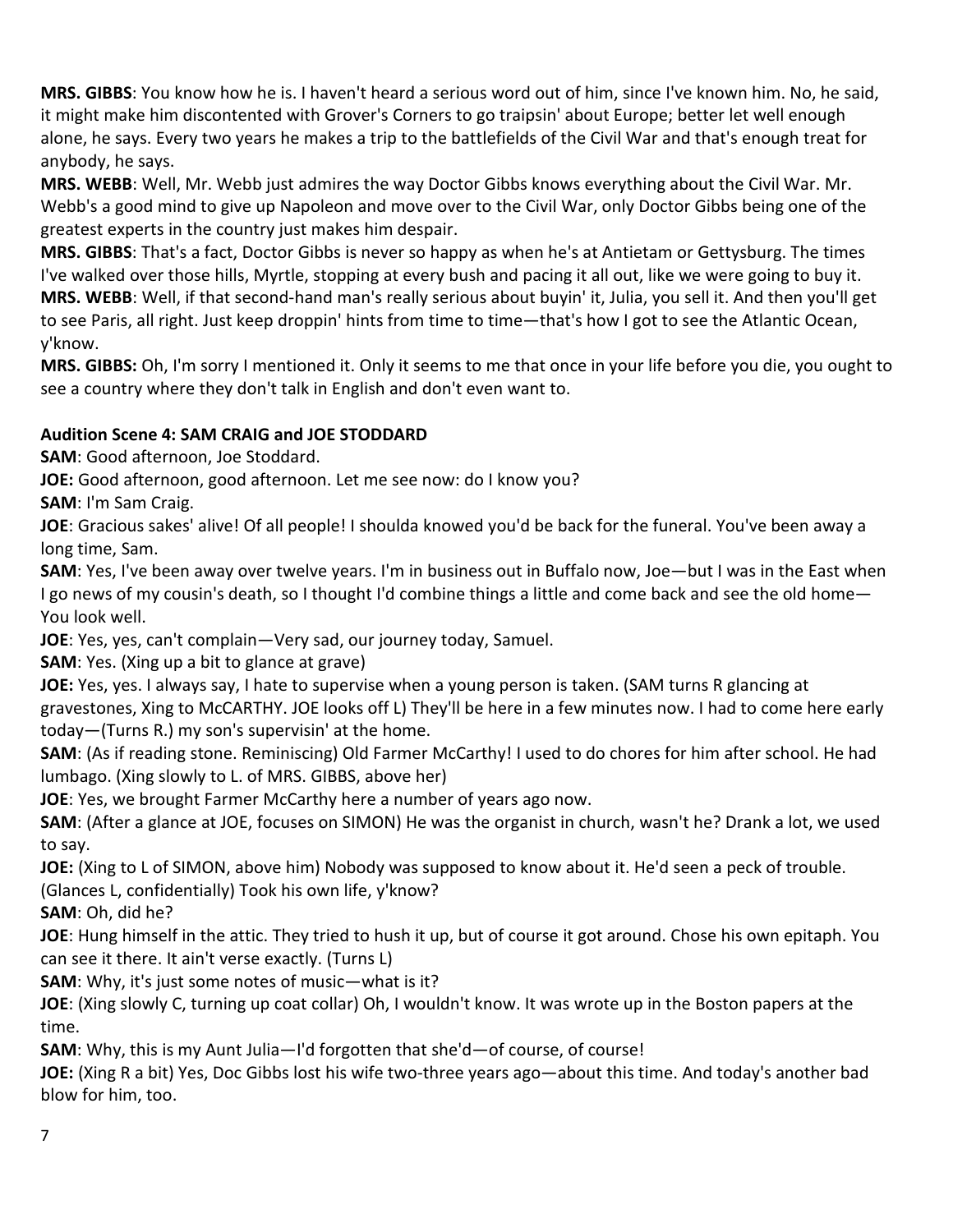**SAM:** (Follows) Joe, what did she die of? My cousin. (Stops, opens umbrella)

**JOE:** Oh, didn't you know? Had some trouble bringing a baby into the world. 'Was her second, though. There's a little boy 'bout four years old.

#### **Audition Scene 5: SIMON STIMSON**

SIMON STIMSON conducts the CHOIR, a long-faced man in his early 30s, now slightly drunk.

**SIMON**: (As verse ends) All right, now do it again. And remember, ladies, music came into the world to give pleasure. Now try it again.

CHOIR starts again, with increasing volume. At the end of the second phrase.

**SIMON**: (Gently) Softer— (They still increase volume, and he suddenly becomes furious) Softer! (CHOIR stops) Now look here, everybody, get it out of your head that music's only good when it's loud. You leave loudness to the Methodists. You couldn't beat 'em, even if you wanted to. Now again, tenors!

CHOIR sing three verses of "Blessed Be the Tie That Binds"

**SIMON**: That's better; but it ain't no miracle.'Fore I forget it: How many of you'll be able to come in Tuesday afternoon and sing at Fred Hersey's wedding? --Show your hands. (CHOIR raises hands.) That'll be fine. That'll be right nice. Once again now: "Art thou weary, art thou languid?" It's a question, ladies and gentlemen. Make it talk. And remember Sunday to take the second verse real soft and sort of die out at the end. Ready?

#### **Audition Scene 6: EDITOR WEBB and STAGE MANAGER**

**STAGE MANAGER**: Mr. Webb is Publisher and Editor of The Grover's Corners Sentinel. That's our local paper, y'know. Have you any comments, Mr. Webb?

**MR. WEBB:** Very ordinary town, if you ask me. Little better behaved than most. Probably a lot duller. But our young people here seem to like it well enough: 90% of 'em graduating from High School settle down right here to live—even when they've been away to college.

**STAGE MANAGER**: Now, is there anyone in the audience who would like to ask Editor Webb any questions about our town?

**WOMAN IN THE BALCONY**: Is there much drinking in Grover's Corners?

**MR. WEBB**: Well, ma'am, I wouldn't know what you're call much. Sattidy nights the farmhands meet down in Ellery Greenough's stable and holler some. We've got one or two town drunks, but they're always having remorses every time an evangelist comes to town. No, ma'am, I'd say likker ain't a regular thing in the home here, except in the medicine chest. Right good for snake- bit, y'know—always was.

**MAN AT BACK OF AUDITORIUM**: Is there no one in town aware of—?

**MR. WEBB**: Come forward, will you, where we can all hear you—what was it you wanted to ask? **MAN:** (Comes closer) Is there no one in town aware of social injustice and industrial inequality?

**MR. WEBB:** Oh, yes, everybody is—somethin' terrible. Seems like they spend most of their time talking about who's rich and who's poor.

**MAN**: Then why don't they do something about it?

**MR. WEBB**: (Tolerantly) Well, I dunno. I guess we're all huntin' like everybody else for a way the diligent and sensible can rise to the top and the lazy and quarrelsome sink to the bottom. But it ain't easy to find. Meantime, we do all we can to take care of those who can't help themselves and those that can we leave alone.

#### **Audition Scene 7: GEORGE and REBECCA**

**GEORGE**: (As she is halfway up the ladder) Get out, Rebecca. There's only room for one at this window. **REBECCA**: (At the moon) Well, let me look just a minute. **GEORGE**: Use your own window.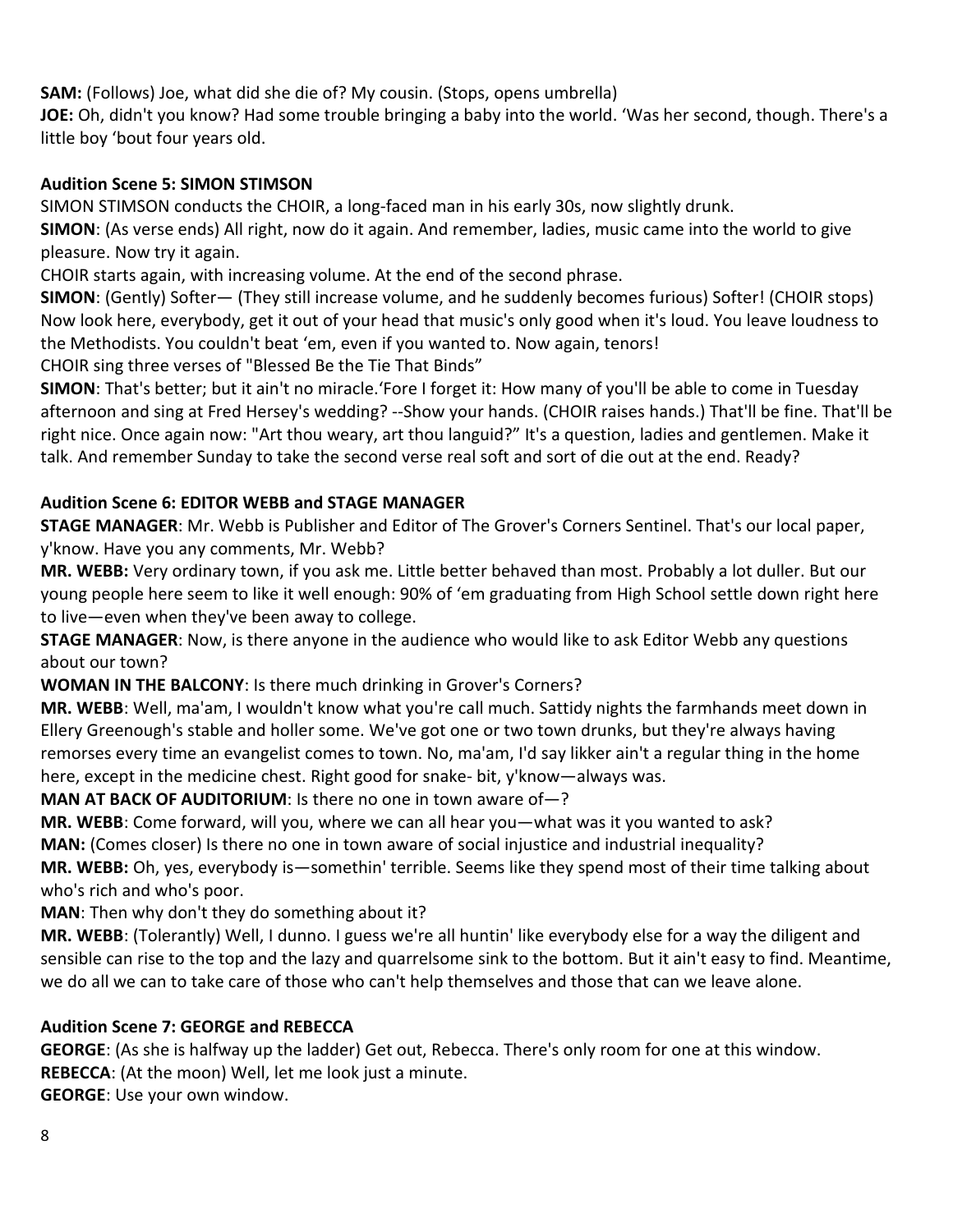**REBECCA**: I did; but there's no moon there—George, do you know what I think, do you? I think maybe the moon's getting nearer and nearer and there'll be a big 'splosion.

**GEORGE**: Rebecca, you don't know anything. If the moon were getting nearer, the men that sit up all night with telescopes would see it first and they'd tell us about it, and it'd be in all the newspapers. (Pause)

**REBECCA**: George, is the moon shining on South America, Canada and half the whole world? GEORGE: Wellprob'ly is.

**REBECCA**: (When he is off, looking at moon, throughout) I never told you about that letter Jane Crofut got from her minister when she was sick. He wrote Jane a letter and on the envelope the address was like this: It said: "Jane Crofut; The Crofut Farm; Grover's Corners; Sutton County; New Hampshire; United States of America." **GEORGE:** What's funny about that?

**REBECCA**: (With increasing awe) But listen, it's not finished: the United States of America; Continent of North America; Western Hemisphere; the Earth; the Solar System; the Universe; the Mind of God—that's what it said on the envelope.

**GEORGE:** What do you know!

**REBECCA**: Yep, and the postman brought it just the same.

**GEORGE:** What do you know! (Pause)

#### **Audition Scene 8: MRS. SOAMES and MRS. GIBBS**

**MRS. SOAMES**: (Scandalized) Well, naturally I didn't want to say a word about it in front of those others (looks off rear L), but now that we're alone, really, it's the worst scandal that ever was in this town! **MRS. GIBBS**: What?

**MRS. SOAMES**: Simon Stimson! (MRS. WEBB turns half R, annoyed)

**MRS. GIBBS:** Now, Louella!

**MRS. SOAMES:** But, Julia! To have the organist of a church, drink, and drunk year after year.

**MRS. GIBBS**: Louella!

**MRS. SOAMES**: Julia, you know he was drunk tonight.

**MRS. GIBBS**: (Looking at the moon) Now Louella! We all know about Mr. Stimson, and we all know about the troubles he's been through, and Doctor Ferguson knows too, and if Doctor Ferguson keeps him on there in his job the only thing the rest of us can do is just not to notice it.

**MRS. SOAMES**: Not to notice it! But it's getting worse.

**MRS. GIBBS:** (Acidly) No, it isn't, Louella. It's getting better. I've been in that choir twice as long as you have. It doesn't happen anywhere near so often. My, I hate to go to bed on a night like this. Gracious, I'd better hurry. (Rushes off L) Those children'll be sittin' up till all hours. Can you get home safe, Louella?

**MRS. SOAMES**: (Xing L a step) Oh, it's as bright as day. I can see Mr. Soames scowling at the windows now. (Laughs at the thought) You'd think we'd been to a dance the way the men folk carry on! (BOTH laugh and start on their ways) Goodnight, Julia.

**MRS. GIBBS:** Goodnight, Louella.

**MRS. SOAMES:** See you on Sunday.

#### **Audition Scene 9: HOWIE, MRS. GIBBS, MRS. WEBB**

**HOWIE**: Morning, Mrs. Gibbs. (Carries over a metal carrier containing milk bottles. Puts them down) **MRS. GIBBS**: Good morning, Howie.

**HOWIE**: Too bad about the weather. It's been raining so heavy that maybe it'll clear up.

**MRS. GIBBS:** Certainly hope it will.

**HOWIE:** How much did you want today?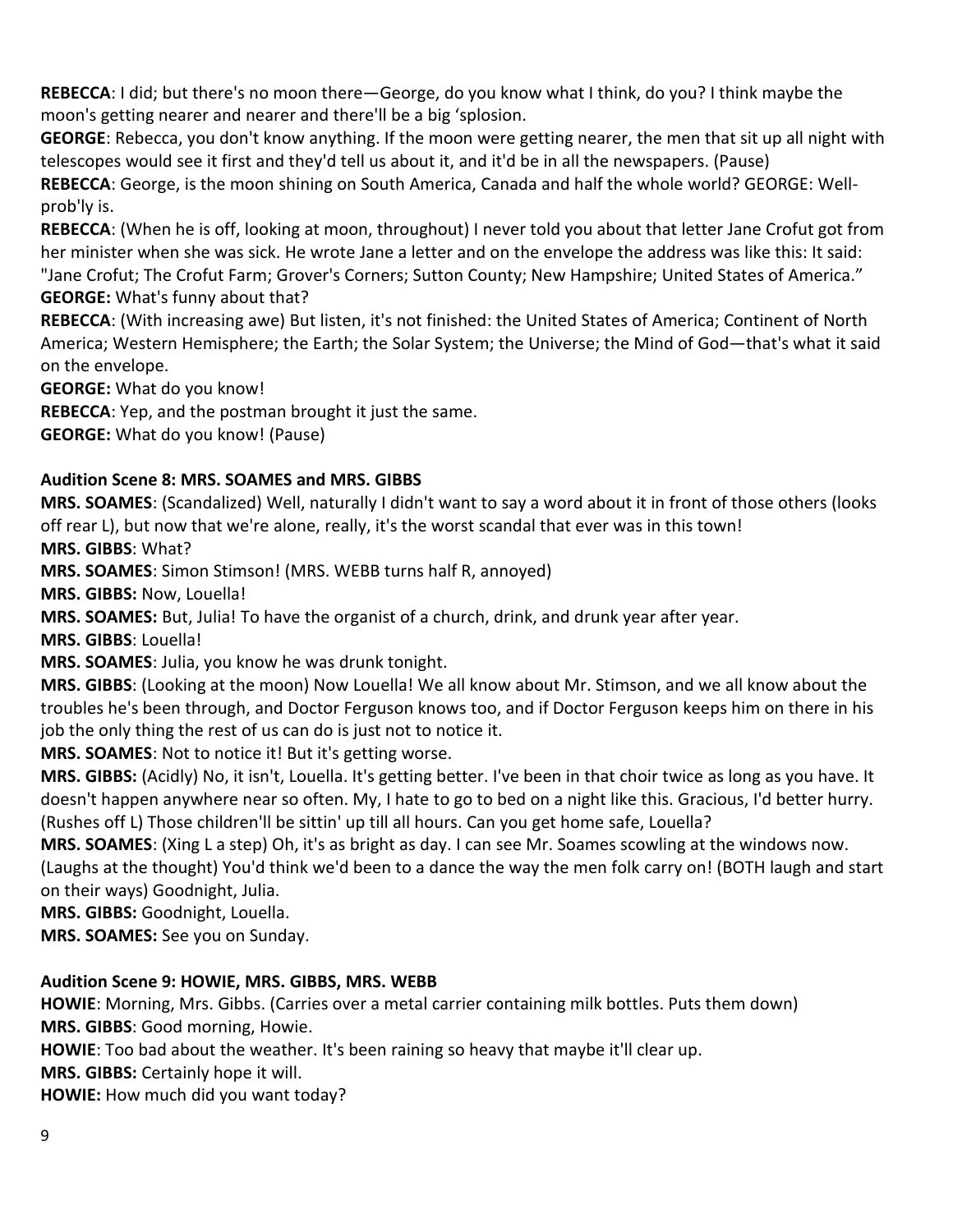**MRS. GIBBS:** I'm going to have a houseful of relations, Howie. Looks to me like I'll need three- a-milk and two-acream.

(HOWIE hands her two bottles, setting 3 on doorstep)

**HOWIE**: Three a milk and two a cream. My wife says to tell you we hope they'll be happy— know they will.

**MRS. GIBBS**: (Calling after him) Thanks a lot, Howie. Tell your wife I hope she gets to the wedding.

(MRS. WEBB Xes down to doorway. MRS. GIBBS takes two bottles to cupboard, returns for the other three, then Xes to turn French toast, winking back tears.)

**HOWIE**: Maybe she kin. She'll get there if she kin. Good morning, M's Webb.

**MRS. WEBB**: Oh, good morning, Mr. Newsome. I told you four quarts of milk, but I hope you can spare me another.

**HOWIE:** Yes'm, and two a-cream. (Kneeling, hands her two bottles, sets four on doorstep) **MRS. WEBB**: (Looking up) Will it start raining again, Howie?

**HOWIE**: Well—I was just sayin' to M's Gibbs as how it may clear off. (Rises, takes rack)

Mrs. Newsome told me special to tell you as how we hope they'll be happy, M's Webb—know they will.

**MRS. WEBB**: (Calling after him) Thank you, and thank Mrs. Newsome; and we're counting on seeing you at church.

**HOWIE**: Yes, M's Webb. We hope to git there all right. Couldn't miss that. Come on, Bessie!

### **Audition Scene 10: MRS. WEBB and EMILY**

**MRS. WEBB:** Hurry up, children! Seven o'clock. Now I don't want to call you again. (Turns to stove, facing up) **EMILY:** (Softly, rueful) I can't bear it. They're so young and beautiful. Why did they ever have to get old? (Xing to near mother, who turns down to putter at stove) Mama, I'm here! I'm grown up! I love you all, everything! I can't look at everything hard enough. (Looks to STAGE MANAGER) Can I go in? (Smiling in anticipation, she turns as if entering the kitchen, then beams at mother. Gently, as if a girl of 12) Good morning, Mama.

**MRS. WEBB:** (Xing to embrace and kiss her quickly) Well now, dear, a very happy birthday to my girl and many happy returns. (Returns to stove, slipping out of EMILY's embrace) There are surprises waiting for you on the kitchen table.

**EMILY:** (Terribly hurt by her mother's brevity, she forces a banality) Oh, Mama, you shouldn't have. (Upset, clasps her hands in agonized appeal) I can't! I can't!

**MRS. WEBB:** (Over her shoulder, dryly as usual) But birthday or no birthday, I want you to eat your breakfast good and slow. I want you to grow up and be a good strong girl. (EMILY looks over gifts) That in the blue paper is from your Aunt Carrie and I reckon you can guess who brought the postcard album. I found it on the doorstep when I brought in the milk—George Gibbs—must have come over in the cold pretty early—right nice of him. **EMILY:** (Very gently, picking up album) Oh, George! I'd forgotten that—Oh!

**MRS. WEBB:** Chew that bacon good an' slow. It'll help keep you warm on a cold day.

**EMILY**: (Unable to stand longer her mother's aloofness. Moves quickly to L of MRS. WEBB. Passionately) Oh, Mama, just look at me one minute as though you really saw me. Mama! Fourteen years have gone by! I'm dead! You're a grandmother, Mama—(More and more desperate) I married George Gibbs, Mama! —Wally's dead, too. –Mama! His appendix burst on a camping trip to Crawford Notch. We felt just terrible about it, don't you remember? (More gently and appealing) But, just for a moment now we're all together—Mama, just for a moment, let's be happy. Let's look at one another!

**MRS. WEBB**: (One step L, to put dish on table) That in the yellow paper is something I found in the attic among your grandmother's things. You're old enough now to wear it now, and I thought you'd like it.

**EMILY:** (Forcing her child's tone) And this is from you! Why, Mama, it's just lovely and it's just what I wanted! It's beautiful! (She flings her arms around her mother's shoulders. MRS. WEBB pats her hand, then turns away.)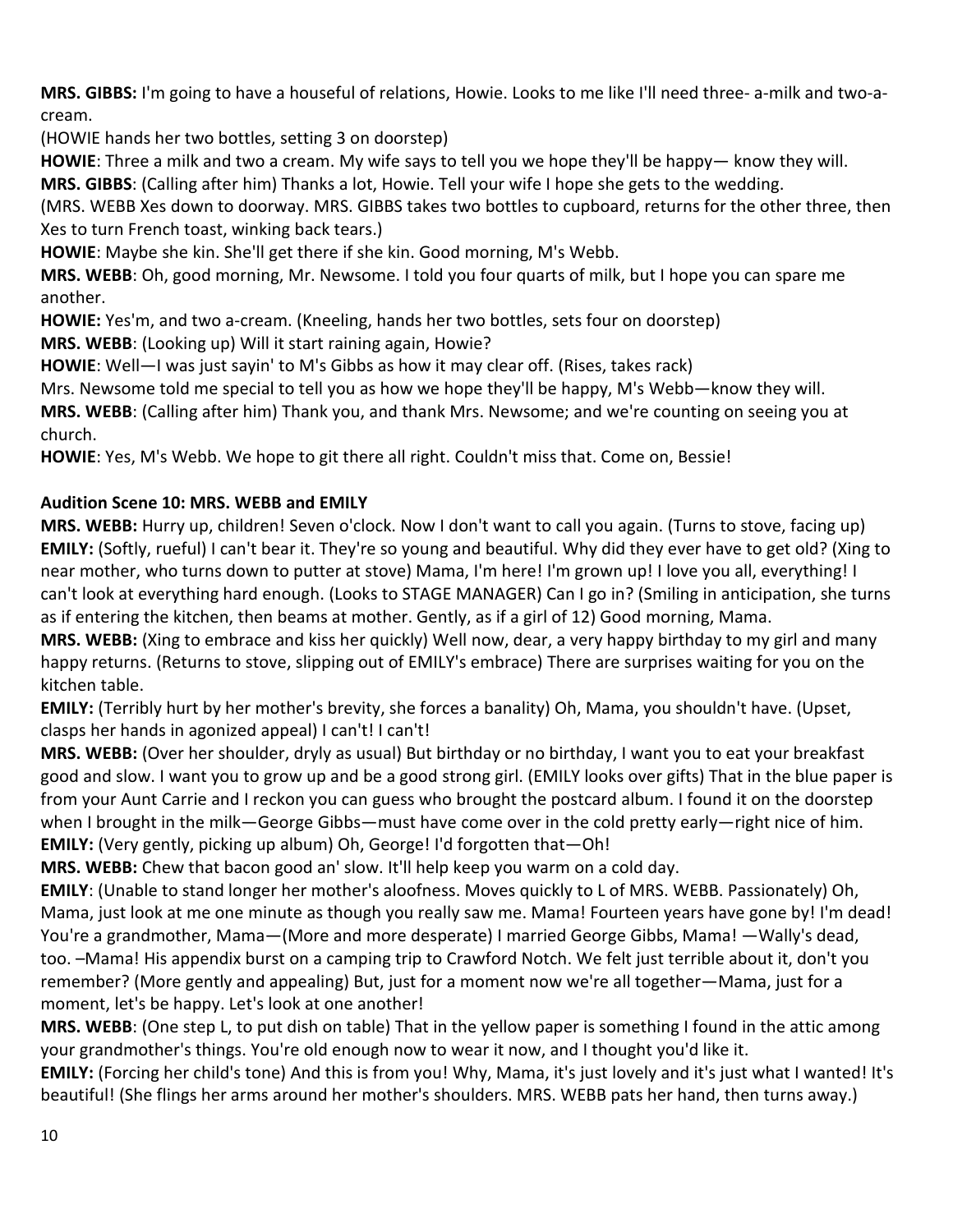**MRS. WEBB:** (Pleased) Well, I hoped you'd like it. (As she turns away, EMILY is again agonized) Hunted all over. Your Aunt Norah couldn't find one in Concord so I had to send all the way to Boston. (Laughs) Wally has something for you, too. (EMILY turns L, stretching arms toward upstairs to WALLY) He made it at Manual Training class and he's very proud of it. Be sure you make a big fuss about it. Your father has a surprise for you, too: don't know what it is myself. Sh—here he comes.

**EMILY:** (As she rushes up C) I can't! I can't go on! (Sobs a moment) It goes so fast. We don't have time to look at one another. (She breaks down sobbing again, controls herself and looks off down L) I didn't realize. So all that was going on and we never noticed! (Half to STAGE MANAGER, Xing slowly down C) Take me back—up the hill to my grave. But first: wait! (Turns L) One more look! (Xing up LC. Gently) Goodbye! (Then passionately, her arms out flung) Goodbye, world! (Then lovingly, glancing at the town up L.) Goodbye, Grover's Corners—(Turns to look off down L., softly) Mama and Papa – (Turns a step C, eyes uplifted) Goodbye to clocks ticking—and my butternut tree! (Her eyes follow its trunk down and she moves loving toward it a step or two, then gestures toward the garden) and Mama's sunflowers— (Her head gradually raised as the thrill grows) and food and coffee—and new-ironed dresses and hot baths—(With increasing fervor) and sleeping and waking up! – (She flings her arms wide in an ecstasy of realization) Oh, earth, you're too wonderful for anyone to realize you!

#### **Audition Scene 11: MR. WEBB and GEORGE**

**MR. WEBB**: Well, George, how are you?

**GEORGE:** I'm fine. (Pause. Earnestly) Mr. Webb, what common-sense could there be in a superstition like that? **MR. WEBB**: (Still half out) Well, George—on the wedding morning a girl's head is full of—oh, you know—clothes and—one thing and another. Don't you think that's probably it? (Dunks and eats)

**GEORGE**: I—uh—yes. I never thought of that.

**MR. WEBB**: A girl's apt to be a mite nervous on her wedding day.

**GEORGE**: (Stirring coffee) Gee, I wish a person could get married without all that marching up and down.

**MR. WEBB**: Every man that's ever lived has felt that way, George, but it hasn't been any use. It's the women-folk who've built up weddings, my boy. For a while now the women have it all their own. (Drinks from saucer) A man looks pretty small at a wedding, George. All those good women standing shoulder to shoulder, making sure that the knot's tied in a mighty public way. (Cuts food and eats)

**GEORGE:** (Earnestly) Well, you believe in it, don't you, Mr. Webb?

**MR. WEBB**: (Quietly) Yes. (With alacrity, suddenly looking at GEORGE) Oh, yes! Now, don't misunderstand me, George. Marriage is a wonderful thing. Don't you forget that, George.

**GEORGE:** No, sir. (Pause) Mr. Webb, how old were you when you got married?

**MR. WEBB:** Well, you see—I'd been to college and I'd taken a little time to get settled. But Mrs. Webb, she wasn't much older than what Emily is. (Stirring coffee) Oh, age hasn't got much to do with it, George, compared with—other things. (Drinks)

**GEORGE:** What were you going to say, Mr. Webb?

**MR. WEB**B: I don't know. Was I going to say something? (GEORGE is confused. Pause. MR. WEBB sits back, crosses knees, folds arms) George, I was remembering the other night the advice my father gave me when I got married. Yes, he said: "Charles" he said: "start right off showin' who's boss. Best thing to do is give an order about something, even if it don't make sense, just so she'll learn to obey," he said. (GEORGE is more perplexed, looks out throughout) Then he said, "If anything about her irritates you, her conversation or anything, get right up and leave the house; that'll make it clear to her." And, oh, yes, he said, "Never let your wife know how much money you have, never."

**GEORGE:** (Frightened and flabbergasted) Well, I couldn't exactly—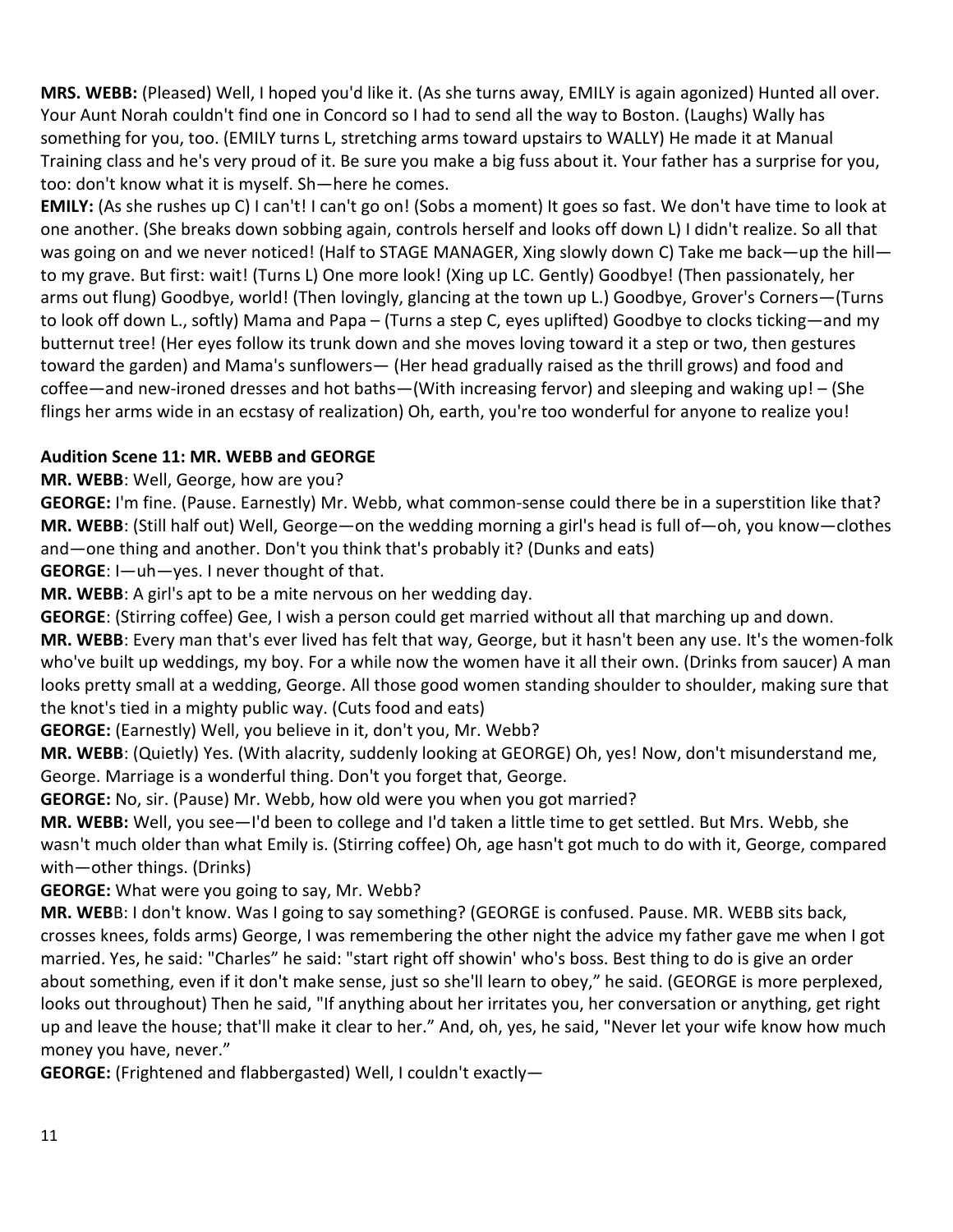**MR. WEBB**: So I took the opposite of his advice and I've been happy ever since. (GEORGE rests chin on L hand, completely puzzled. MR. WEBB smiles at his confusion. He has obviously invented the story.) So let that be a lesson to you never to ask the advice of anybody on personal matters.

#### **Audition Scene 12: Stage Manager**

**STAGE MANAGER**: This play is called "Our Town." It was written by Thornton

Wilder. The name of the town is Grover's Corners, New Hampshire – just across the Massachusetts line: latitude 42 degrees 40 minutes; longitude 70 degrees 37 minutes.

The First Act shows a day in our town. The day is May 7, 1901. The time is just before dawn.

Well, I'd better show you how our town lies. Up here (that is: parallel to the back wall) – is Main Street. Way back there is the railway station; tracks go that way. Polish Town's across the tracks, and some Canuck families. (Toward the left) Over there is the Congregational Church; across the street's the Presbyterian. Methodist and Unitarian are over there. (off down right) Baptist is down in the holla' by the river. Catholic Church is over beyond the tracks. Here's the Town Hall and Post Office combined; jail's in the basement. Bryan once made a speech from these steps here. Along here's (Main Street, parallel with the back wall) a row of stores. Hitching posts and horse blocks in front of them. First automobile's going to come along in about five years – belonged to Banker Cartwright, our richest citizen . . . lives in the big white house up on the hill. Here's the grocery store and here's Mr. Morgan's drugstore. (Pointing right and left behind him) Most everybody in town manages to look into those two stores once a day. Public School's over yonder. High School's still farther over. Quarter of nine mornings, noontimes, and three o'clock afternoons, the hull town can hear yelling and screaming from those schoolyards. (He approach hes the table and chairs downstage right.)

This is our doctor' house,-Doc Gibbs'. This is the back door. (Two arched trellises, covered with vines and flowers, are pushed out, one by each proscenium pillar.) There's some scenery for those who think they have to have scenery. This is Mrs. Gibbs' garden. Corn . . . peas . . . beans . . . hollyhocks . . .heliotrope . . . and a lot of burdock. (Crosses the stage.) In those days our newspaper come out twice a week – the Grover's Corners Sentinel – and this is Editor Webb's house. And this is Mrs. Webb's garden. Just like Mrs. Gibbs', only it's got a lot of sunflowers, too. (He looks upward, center stage.) Right here's .. . a big butternut tree.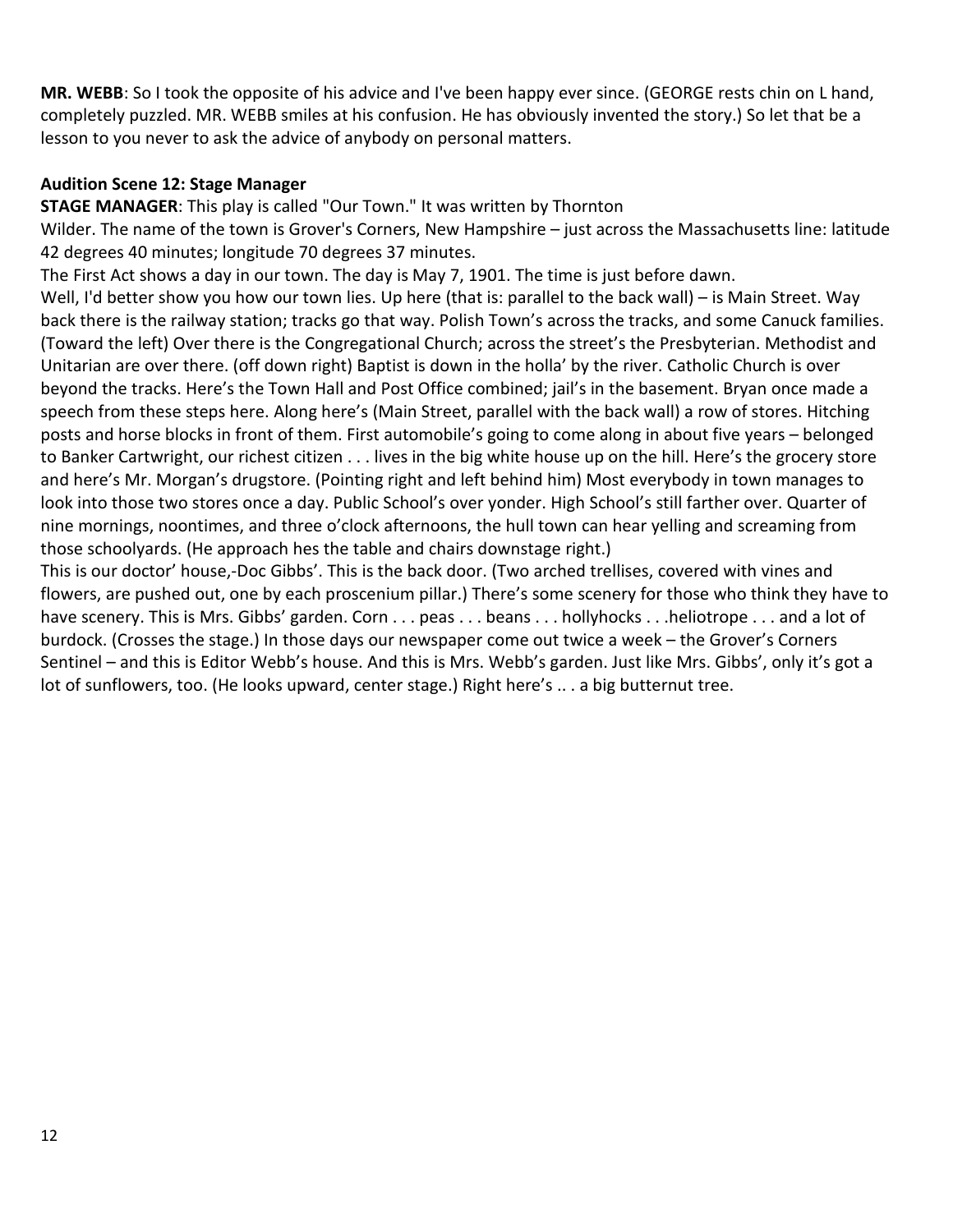

# **Welcome to The Belfry Theatre AUDITION/CONTACT FORM**

Please fill out as much of the requested information below as possible, or *circle or check* the appropriate choice where applicable. **PLEASE PRINT CLEARLY**

| Full Name <b>Example 2018</b> The Research Contract of the Research Contract of the Research Contract of the Research Contract of the Research Contract of the Research Contract of the Research Contract of the Research Contract |      |                |      |  |
|------------------------------------------------------------------------------------------------------------------------------------------------------------------------------------------------------------------------------------|------|----------------|------|--|
|                                                                                                                                                                                                                                    |      |                |      |  |
|                                                                                                                                                                                                                                    |      |                |      |  |
|                                                                                                                                                                                                                                    |      |                |      |  |
| Best way to contact you? Email _____ Phone ______ Facebook ____ Sex: Male ____ Female___                                                                                                                                           |      |                |      |  |
| Hair Color ____________________ Willing to change hair color/style _______ Birthdate: ___________                                                                                                                                  |      |                |      |  |
| Vocal Range_________________Height_________Waist________Inseam__________Shoe Size________                                                                                                                                          |      |                |      |  |
| Theater experience (continue on back, separate paper or attach resume)                                                                                                                                                             |      |                |      |  |
| Show                                                                                                                                                                                                                               | Role | <b>Theater</b> | Year |  |
|                                                                                                                                                                                                                                    |      |                |      |  |
|                                                                                                                                                                                                                                    |      |                |      |  |
|                                                                                                                                                                                                                                    |      |                |      |  |
|                                                                                                                                                                                                                                    |      |                |      |  |
| Preferred Role__________________________________ If not cast, would you consider another role? Yes or No                                                                                                                           |      |                |      |  |
| Please review the rehearsal and production schedules - List your known schedule conflicts below.                                                                                                                                   |      |                |      |  |
|                                                                                                                                                                                                                                    |      |                |      |  |
| If not cast in this production, what crew activities could you help with? (Please circle)                                                                                                                                          |      |                |      |  |
| Set Construction - Stage crew - Set decoration (painting) - Costuming - Props - Publicity                                                                                                                                          |      |                |      |  |
| - Tech crew - Musical/instruments - Other                                                                                                                                                                                          |      |                |      |  |
|                                                                                                                                                                                                                                    |      |                |      |  |
| Additional Information you would like to share?                                                                                                                                                                                    |      |                |      |  |

Director Notes: \_\_\_\_\_\_\_\_\_\_\_\_\_\_\_\_\_\_\_\_\_\_\_\_\_\_\_\_\_\_\_\_\_\_\_\_\_\_\_\_\_\_\_\_\_\_\_\_\_\_\_\_\_\_\_\_\_\_\_\_\_\_\_\_\_\_\_\_\_\_\_